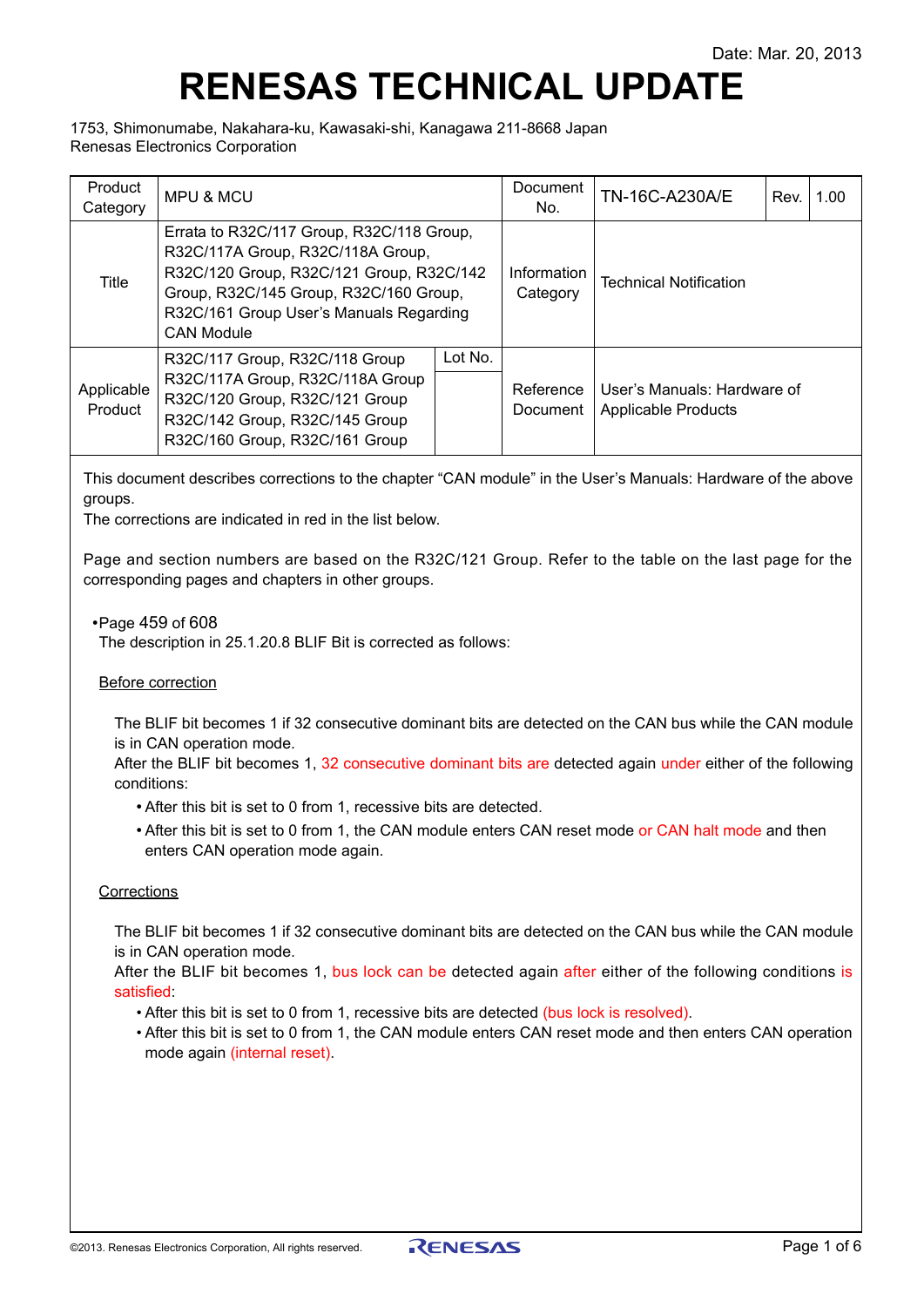#### •Page 468 of 608

Note 3 is added to Figure 25.34 as follows:

#### Before correction



**Figure 25.34 Transition between CAN Operating Modes (i = 0, 1)**

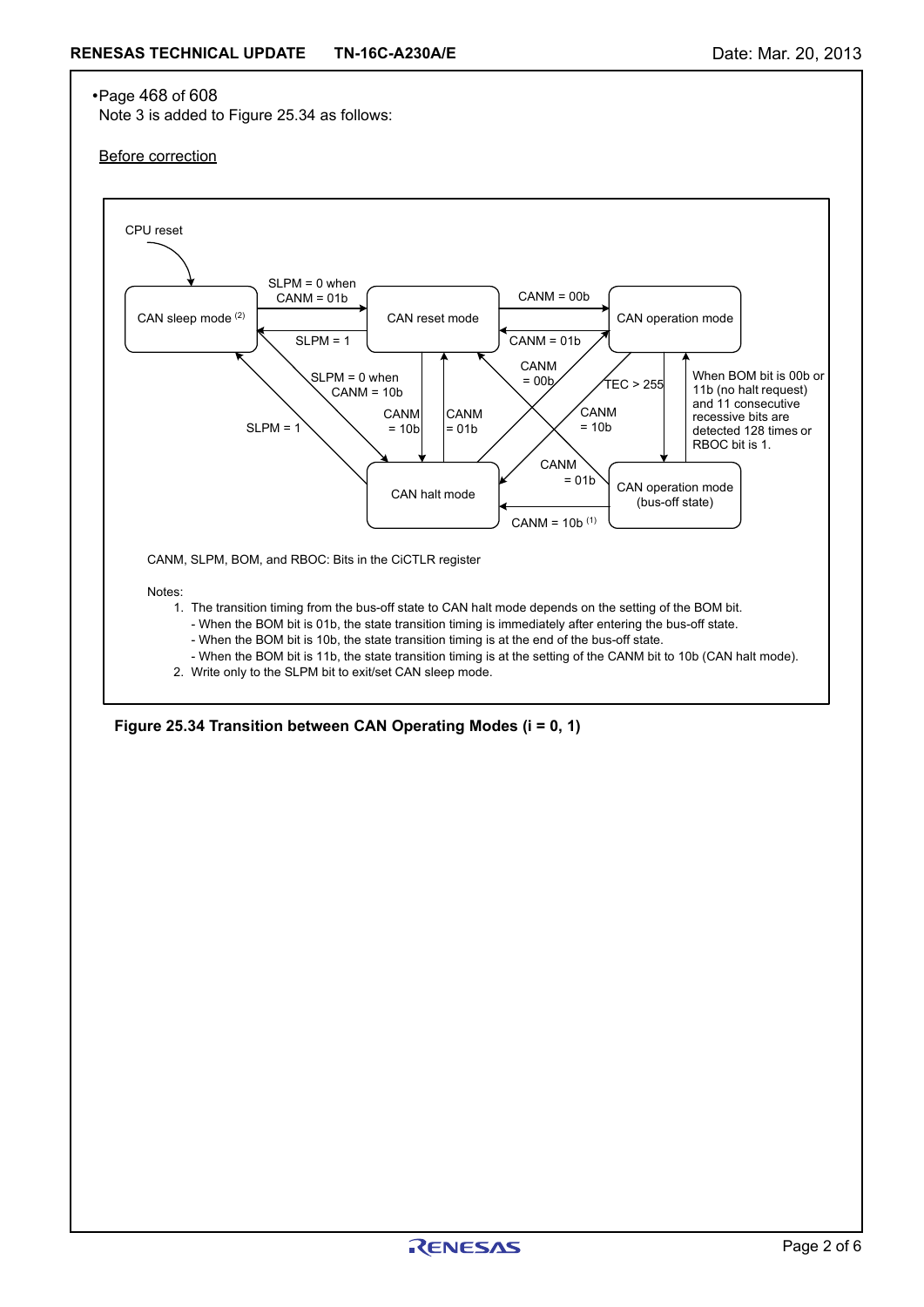



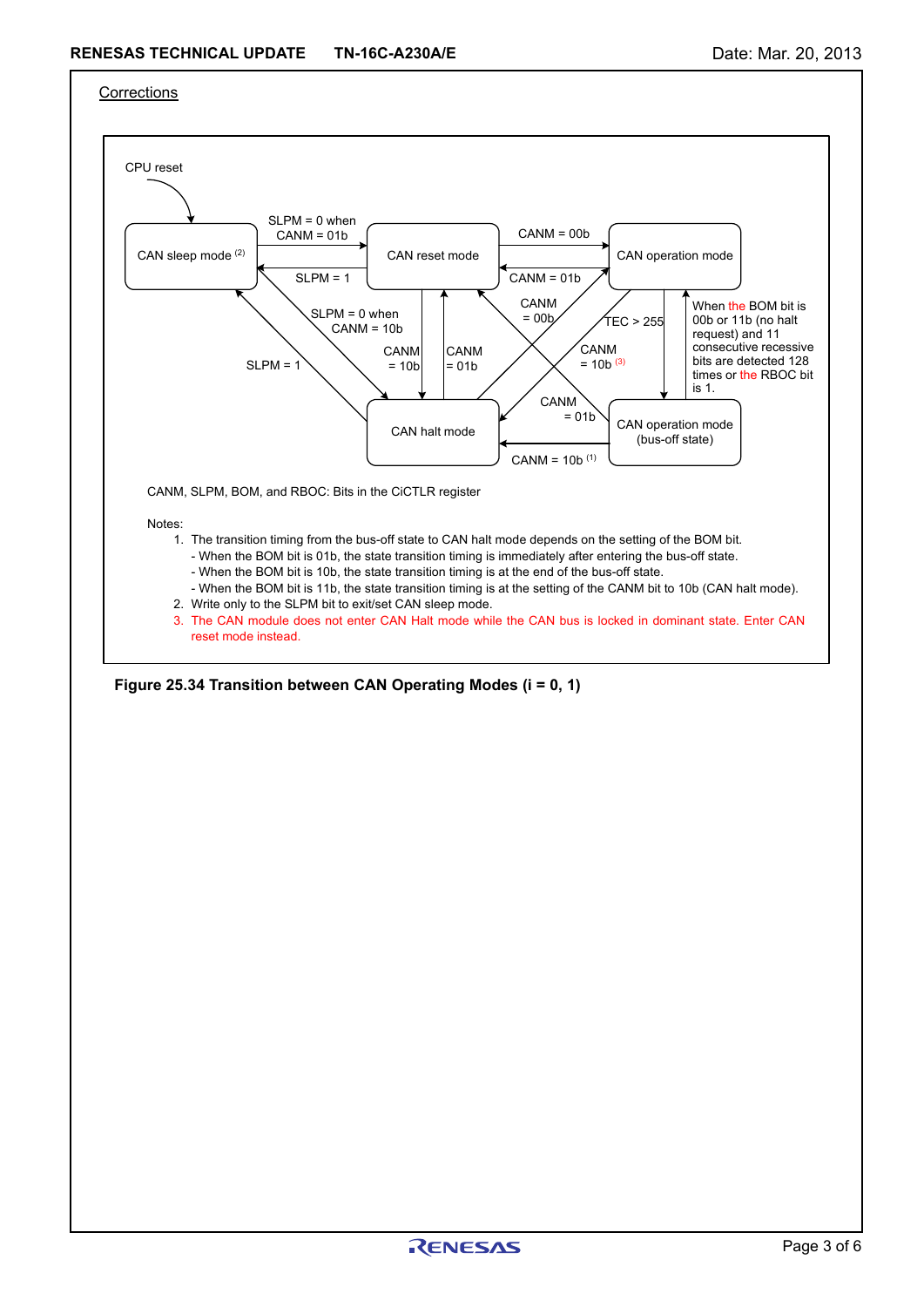•Page 470 of 608 Table 25.9 is corrected as follows:

Before correction

| Mode             | Receiver                          | Transmitter                       | Bus-off                          |
|------------------|-----------------------------------|-----------------------------------|----------------------------------|
| <b>CAN</b> reset | CAN module enters CAN reset       | CAN module enters CAN reset       | CAN module enters CAN reset      |
| mode             | mode without waiting for the end  | mode after waiting for the end of | mode without waiting for the end |
|                  | of message reception              | message transmission $(1, 4)$     | of bus-off recovery              |
| <b>CAN halt</b>  | CAN module enters CAN halt        | CAN module enters CAN halt        | When the BOM bit is 00b          |
| mode             | mode after waiting for the end of | mode after waiting for the end of | A halt request from a program    |
|                  | message reception $(2, 3)$        | message transmission $(1, 4)$     | will be acknowledged only        |
|                  |                                   |                                   | after bus-off recovery           |
|                  |                                   |                                   | When the BOM bit is 01b          |
|                  |                                   |                                   | CAN module automatically         |
|                  |                                   |                                   | enters CAN halt mode without     |
|                  |                                   |                                   | waiting for the end of bus-off   |
|                  |                                   |                                   | recovery (regardless of a halt   |
|                  |                                   |                                   | request from a program)          |
|                  |                                   |                                   | When the BOM bit is 10b          |
|                  |                                   |                                   | CAN module automatically         |
|                  |                                   |                                   | enters CAN halt mode after       |
|                  |                                   |                                   | waiting for the end of bus-off   |
|                  |                                   |                                   | recovery (regardless of a halt   |
|                  |                                   |                                   | request from a program)          |
|                  |                                   |                                   | When the BOM bit is 11b          |
|                  |                                   |                                   | CAN module enters CAN halt       |
|                  |                                   |                                   | mode (without waiting for the    |
|                  |                                   |                                   | end of bus-off recovery) if a    |
|                  |                                   |                                   | halt is requested by a program   |
|                  |                                   |                                   | during bus-off                   |

## **Table 25.9 Operation in CAN Reset Mode and CAN Halt Mode**

BOM bit: Bit in the CiCTLR register  $(i = 0, 1)$ Notes:

- 1. If several messages are requested to be transmitted, mode transition occurs after the completion of the first message transmission. When CAN reset mode is being requested during suspend transmission, mode transition occurs when the bus is idle, the next transmission ends, or the CAN module becomes a receiver.
- 2. If the CAN bus is locked at the dominant level, the program can detect this state by monitoring the BLIF bit in the CiEIFR register.
- 3. If a CAN bus error occurs during reception after CAN halt mode is requested, the CAN mode transits to CAN halt mode.
- 4. If a CAN bus error or arbitration lost occurs during transmission after CAN reset mode or CAN halt mode is requested, the CAN mode transits to the requested CAN mode.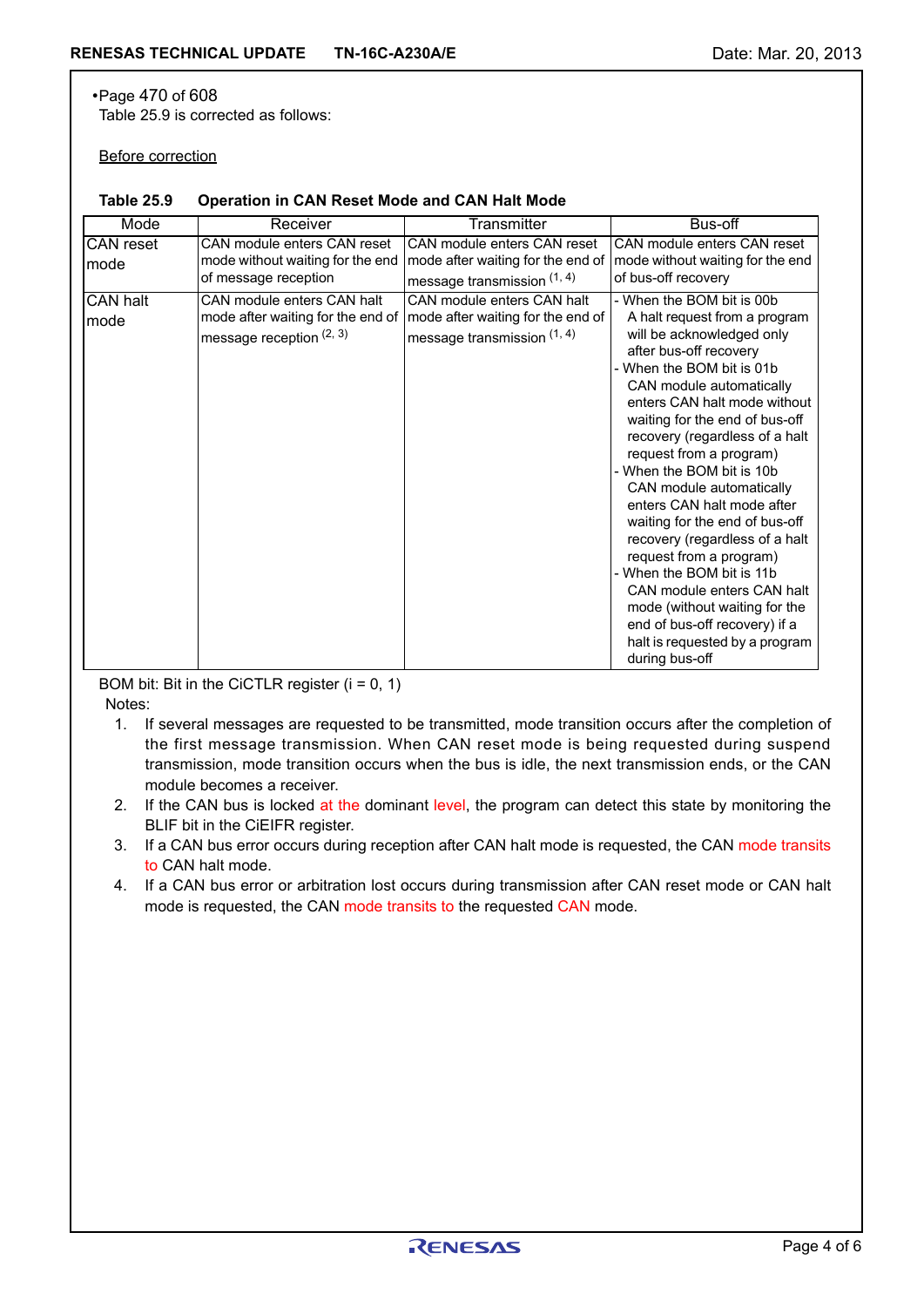### **Corrections**

| Mode             | Receiver                                                                                      | Transmitter                                                                                         | Bus-off                                                                                                                                                                                                                                                                                                                                                           |
|------------------|-----------------------------------------------------------------------------------------------|-----------------------------------------------------------------------------------------------------|-------------------------------------------------------------------------------------------------------------------------------------------------------------------------------------------------------------------------------------------------------------------------------------------------------------------------------------------------------------------|
| CAN reset        | CAN module enters CAN reset                                                                   | CAN module enters CAN reset                                                                         | CAN module enters CAN reset                                                                                                                                                                                                                                                                                                                                       |
| mode             | mode without waiting for the end                                                              | mode after waiting for the end of                                                                   | mode without waiting for the end                                                                                                                                                                                                                                                                                                                                  |
|                  | of message reception                                                                          | message transmission $(1, 4)$                                                                       | of bus-off recovery                                                                                                                                                                                                                                                                                                                                               |
| CAN halt<br>mode | CAN module enters CAN halt<br>mode after waiting for the end of<br>message reception $(2, 3)$ | CAN module enters CAN halt<br>mode after waiting for the end of<br>message transmission $(1, 2, 4)$ | - When the BOM bit is 00b<br>A halt request from a program<br>will be acknowledged only<br>after bus-off recovery<br>- When the BOM bit is 01b<br>CAN module automatically<br>enters CAN halt mode without<br>waiting for the end of bus-off<br>recovery (regardless of a halt<br>request from a program)                                                         |
|                  |                                                                                               |                                                                                                     | When the BOM bit is 10b<br>CAN module automatically<br>enters CAN halt mode after<br>waiting for the end of bus-off<br>recovery (regardless of a halt<br>request from a program)<br>- When the BOM bit is 11b<br>CAN module enters CAN halt<br>mode (without waiting for the<br>end of bus-off recovery) if a<br>halt is requested by a program<br>during bus-off |

**Table 25.9 Operation in CAN Reset Mode and CAN Halt Mode**

BOM bit: Bit in the CiCTLR register  $(i = 0, 1)$ 

Notes:

- 1. If several messages are requested to be transmitted, mode transition occurs after the completion of the first message transmission. When CAN reset mode is being requested during suspend transmission, mode transition occurs when the bus is idle, the next transmission ends, or the CAN module becomes a receiver.
- 2. If the CAN bus is locked in dominant state, the program can detect this state by monitoring the BLIF bit in the CiEIFR register. The CAN module does not enter CAN Halt mode while the CAN bus is locked in dominant state. Enter CAN reset mode instead.
- 3. If a CAN bus error occurs during reception after CAN halt mode is requested, the CAN module enters CAN halt mode. However, the CAN module does not enter CAN Halt mode when the CAN bus is locked in dominant state.
- 4. If a CAN bus error or arbitration lost occurs during transmission after CAN reset mode or CAN halt mode is requested, the CAN module enters the requested operating mode. However, the CAN module does not enter CAN Halt mode when the CAN bus is locked in dominant state.